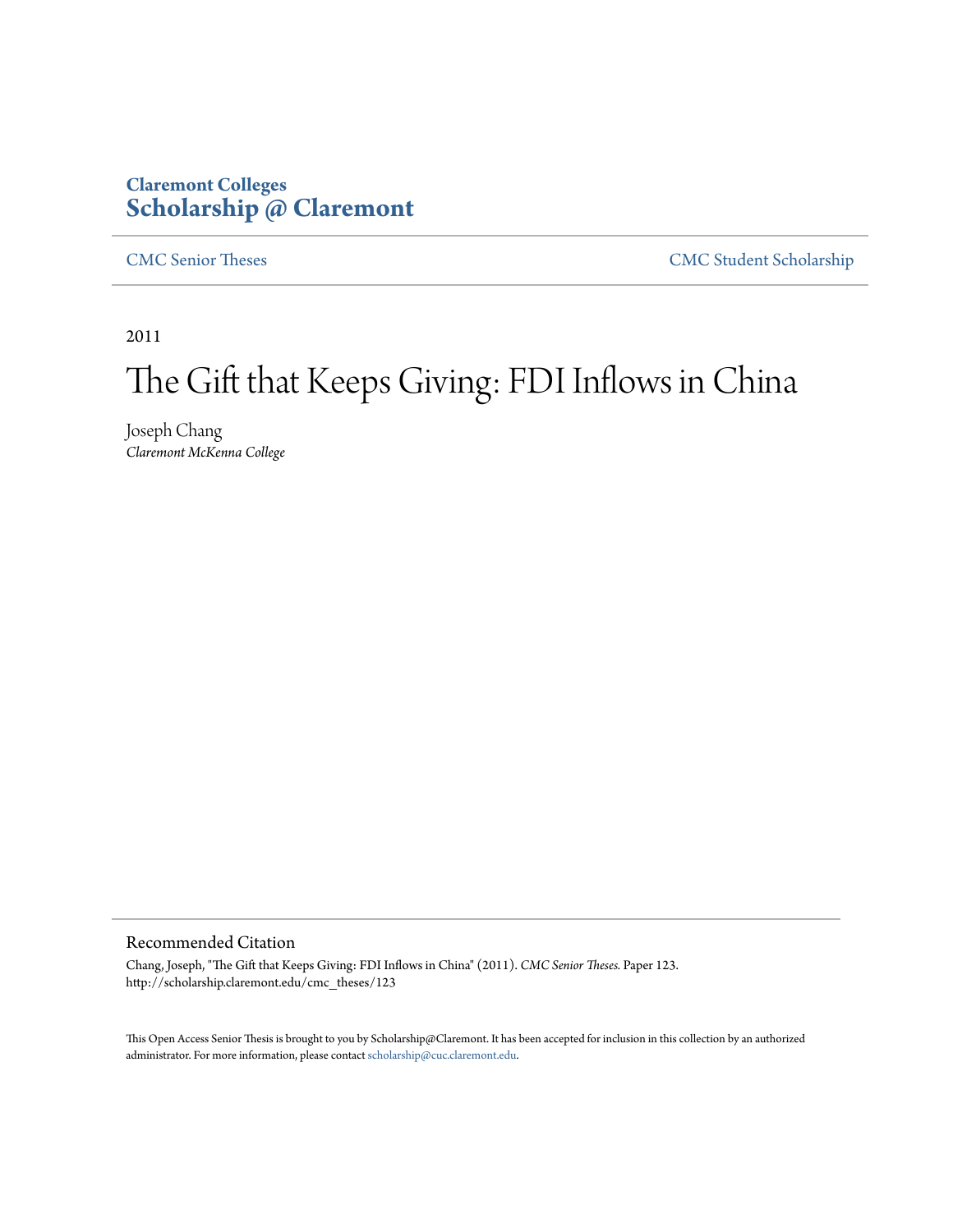# **CLAREMONT McKENNA COLLEGE THE GIFT THAT KEEPS GIVING: FDI INFLOWS IN CHINA**

## **SUBMITTED TO**

## **PROFESSOR MYUNG-KOO KANG**

## **AND**

#### **DEAN GREGORY HESS**

#### **BY**

### **JOSEPH CHANG**

**FOR** 

## **SENIOR THESIS**

**SPRING 2011 APRIL 25, 2011**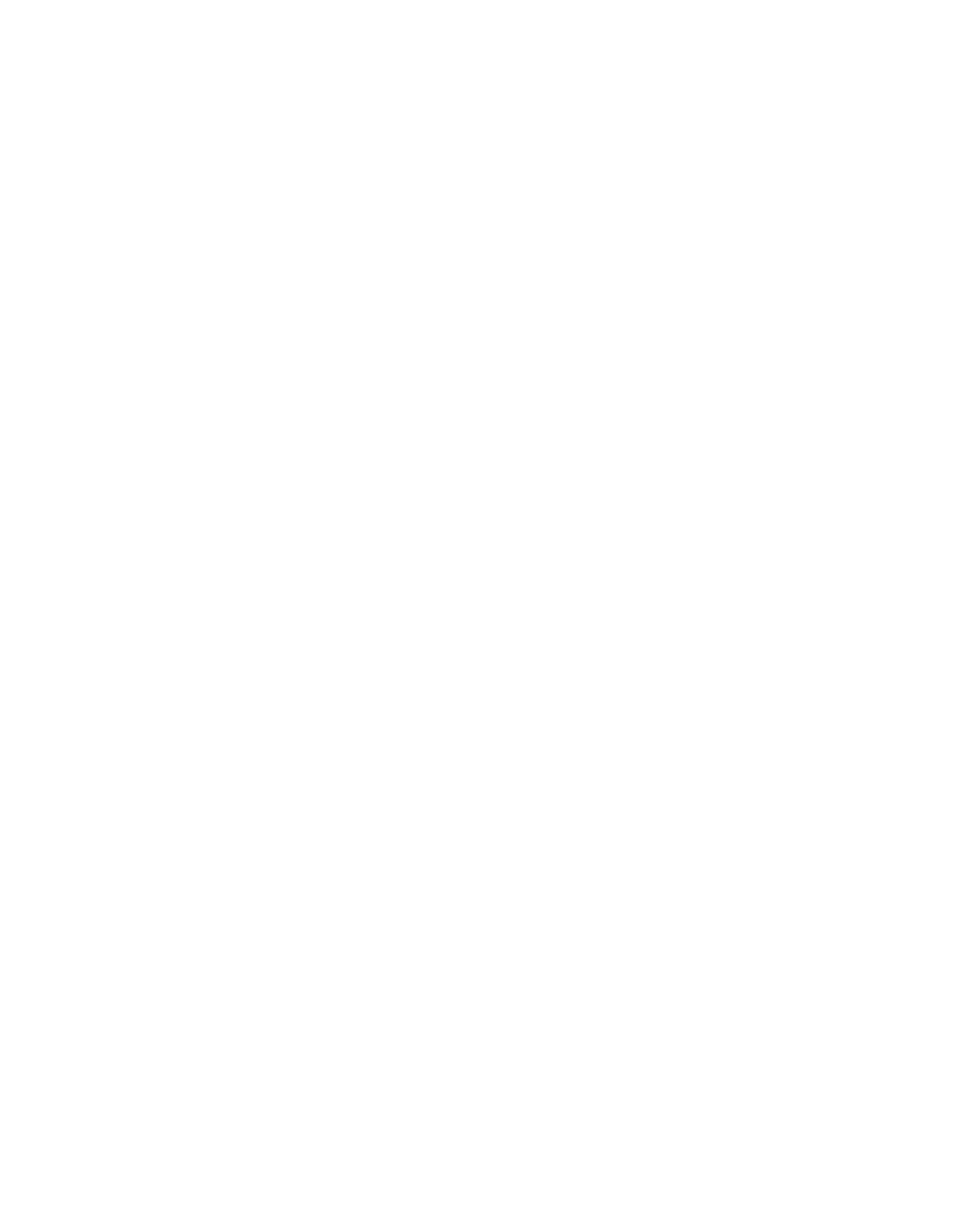## ACKNOWLEDGEMENTS

I would like to thank my parents, David and Sun, and my brothers, Ho Jae and Phillip, for their limitless love and patience throughout my four years at Claremont McKenna College.

I would also like to thank my thesis reader, Professor Myung-Koo Kang for guiding me throughout this long, laborious process.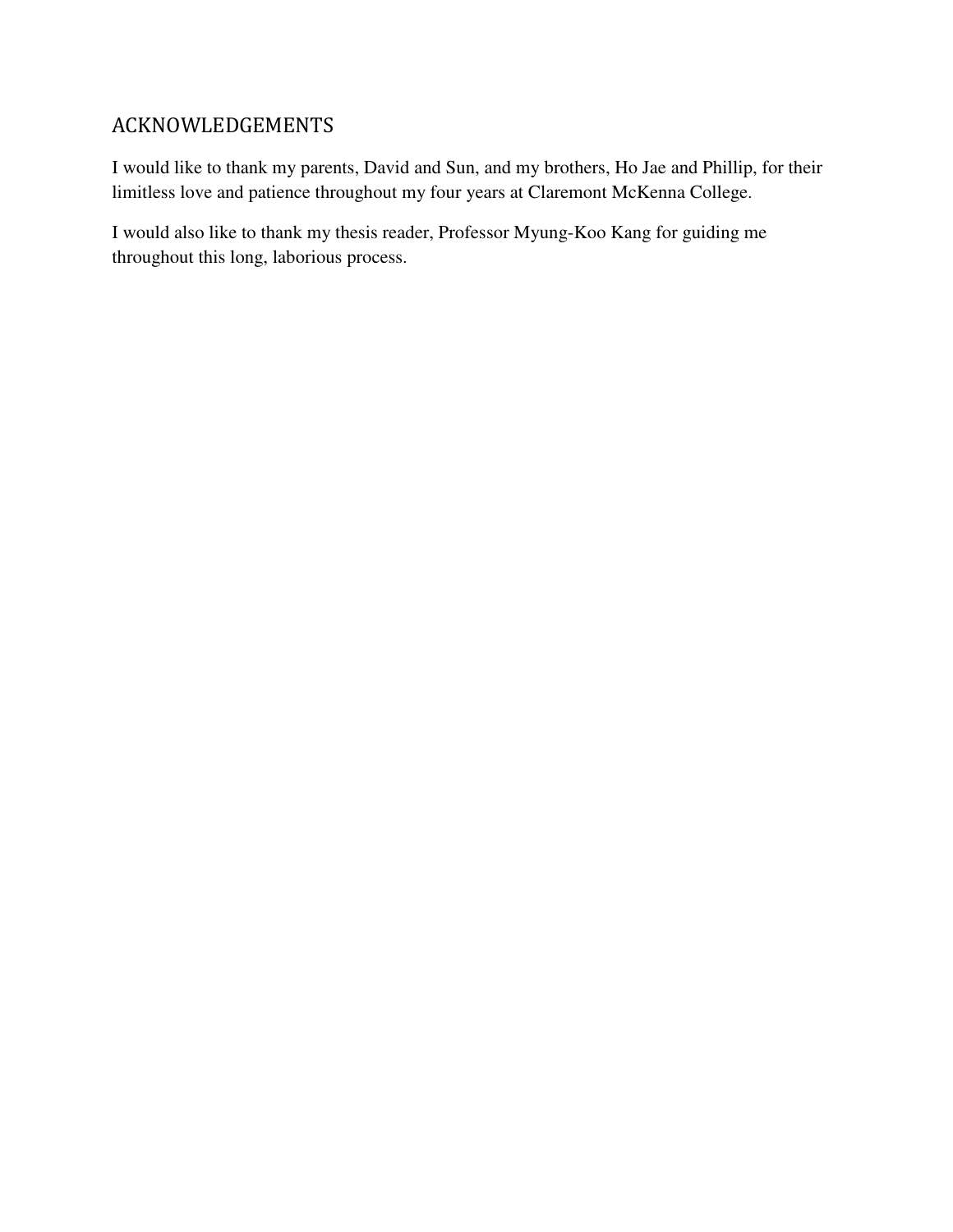## ABSTRACT

This paper investigates the primacy of foreign direct investment inflows in liberalizing China's economy and whether the long-term gains from economic openness will justify its inefficient energy uses and growing regional income disparities. By examining the history of FDI inflows in China, it becomes evident that FDI inflows were an instrumental part in institutional and technological development in China. I extend the argument to take into account how these developed infrastructures react to China's growing energy demand in light of a shrinking world supply. Lastly, I perform a meta-analysis on the Environmental Kuznets Curve theory and the Pollution Haven Hypothesis, to examine if there are negative environmental outcomes from FDI inflows. I find that the technological effect of FDI inflows tend to result in long-run improvements under most circumstances.